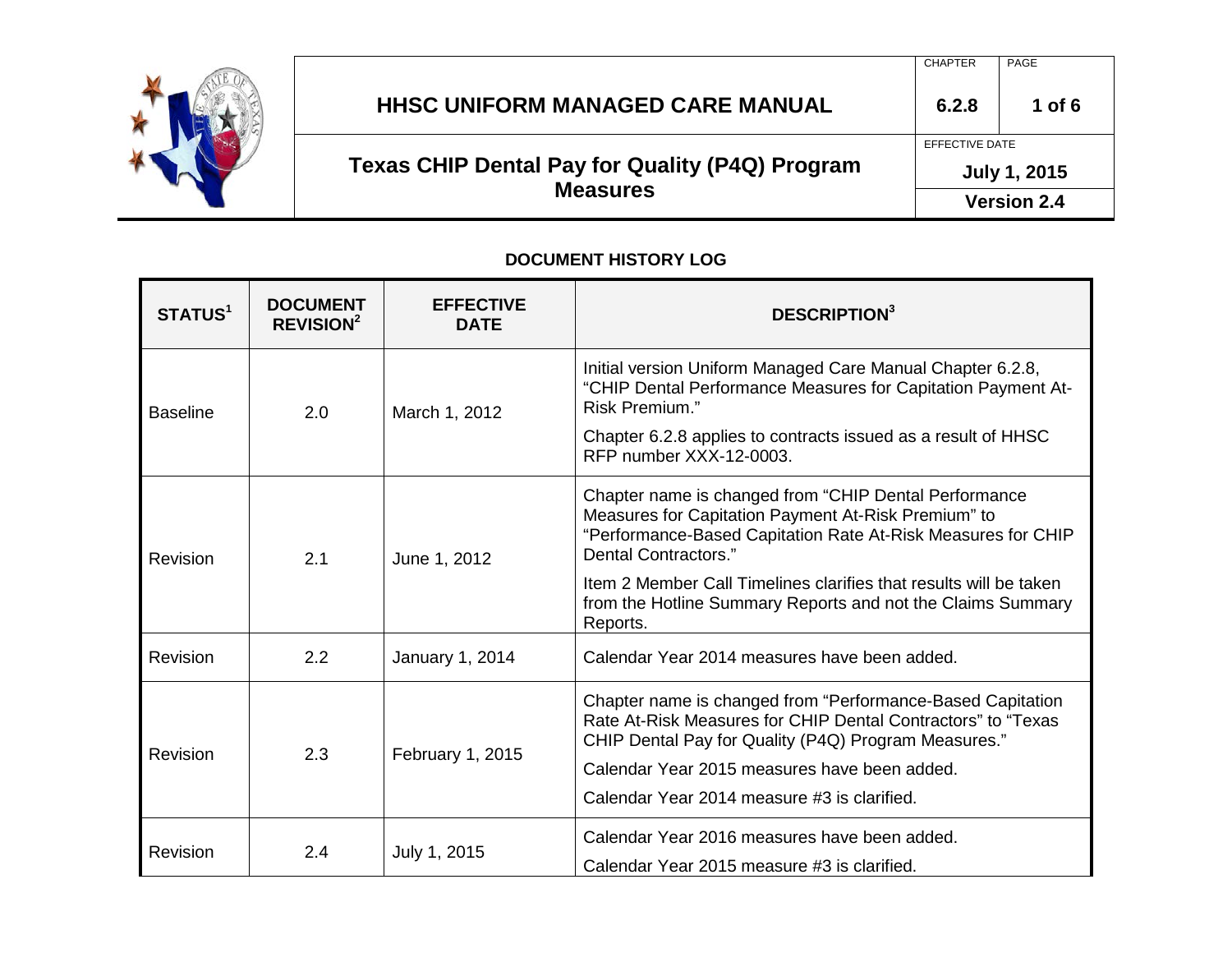

**Version 2.4**

#### **DOCUMENT HISTORY LOG**

| STATUS <sup>1</sup>                                                                                                                                                                                                                                                                                                                                                                                                                                       | <b>DOCUMENT</b><br><b>REVISION<sup>2</sup></b> | <b>EFFECTIVE</b><br><b>DATE</b> | <b>DESCRIPTION</b> <sup>3</sup>             |  |
|-----------------------------------------------------------------------------------------------------------------------------------------------------------------------------------------------------------------------------------------------------------------------------------------------------------------------------------------------------------------------------------------------------------------------------------------------------------|------------------------------------------------|---------------------------------|---------------------------------------------|--|
|                                                                                                                                                                                                                                                                                                                                                                                                                                                           |                                                |                                 | Calendar Year 2014 measure #3 is clarified. |  |
| Status should be represented as "Baseline" for initial issuances, "Revision" for changes to the Baseline version, and "Cancellation" for withdrawn versions.<br><sup>2</sup> Revisions should be numbered according to the version of the issuance and sequential numbering of the revision—e.g., "1.2" refers to the first version of the document<br>and the second revision.<br>Brief description of the changes to the document made in the revision. |                                                |                                 |                                             |  |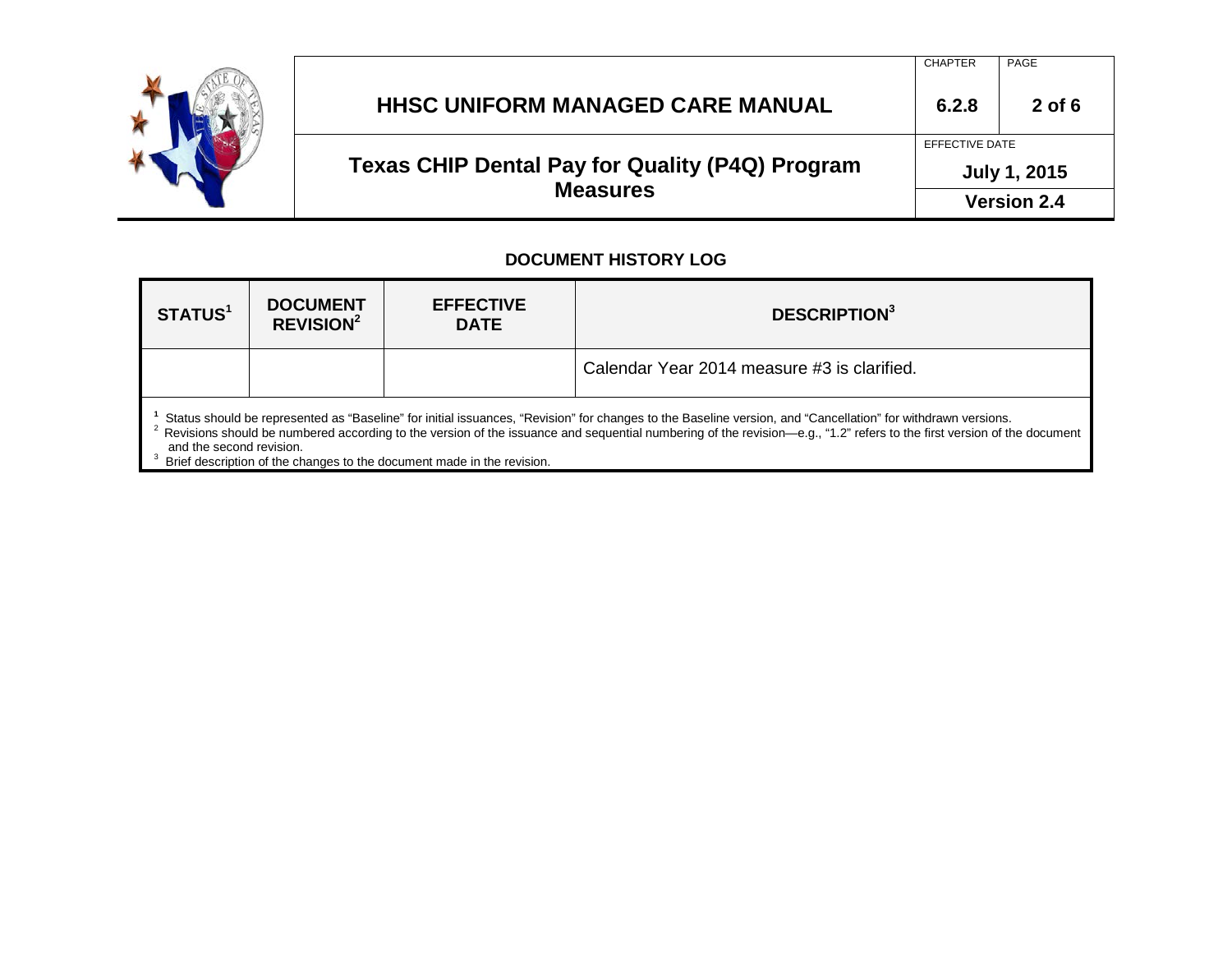

### CHAPTER PAGE **HHSC UNIFORM MANAGED CARE MANUAL 6.2.8 3 of 6 Texas CHIP Dental Pay for Quality (P4Q) Program Measures**  EFFECTIVE DATE **July 1, 2015 Version 2.4**

### **Calendar Year 2016 (January 1, 2016 – December 31, 2016)**

|    | <b>Measure</b>                                                                                                | <b>Data Collection</b><br><b>Period</b>                                                              | <b>Definition</b>                                                                                                                                                                                                                                                                                                                                                                                                                                                                                                                                                                                                                                                                                                                                                                  |
|----|---------------------------------------------------------------------------------------------------------------|------------------------------------------------------------------------------------------------------|------------------------------------------------------------------------------------------------------------------------------------------------------------------------------------------------------------------------------------------------------------------------------------------------------------------------------------------------------------------------------------------------------------------------------------------------------------------------------------------------------------------------------------------------------------------------------------------------------------------------------------------------------------------------------------------------------------------------------------------------------------------------------------|
|    | 1. Preventive<br><b>Dental Services</b>                                                                       | Jan 2016 - Dec 2016                                                                                  | % of Members (1 - 18 years) with no more than one month gap enrollment who had at least one<br>preventive dental service.                                                                                                                                                                                                                                                                                                                                                                                                                                                                                                                                                                                                                                                          |
| 2. | <b>Annual Dental</b><br>Visit (HEDIS <sup>®</sup> -<br>ADV Measure)<br>and<br>corresponding<br>subcomponents. | Refer to HEDIS <sup>®</sup><br>2017 Technical<br><b>Specifications Manual</b><br>Jan 2016 - Dec 2016 | Each ADV age stratification applicable to the CHIP population will be weighted equally.<br>% of Members (2 - 3 years) enrolled for at least 11 of the past 12 months who had at least<br>$\bullet$<br>one annual dental visit.<br>% of Members (4 - 6 years) enrolled for at least 11 of the past 12 months who had at least<br>one annual dental visit.<br>% of Members (7 - 10 years) enrolled for at least 11 of the past 12 months who had at least<br>$\bullet$<br>one annual dental visit.<br>% of Members (11 - 14 years) enrolled for at least 11 of the past 12 months who had at<br>$\bullet$<br>least one annual dental visit.<br>% of Members (15 - 18 years) enrolled for at least 11 of the past 12 months who had at<br>$\bullet$<br>least one annual dental visit. |
|    | Jan 2016 - Dec 2016<br>3. Sealant Measure                                                                     |                                                                                                      | Each Sub-measure is weighted equally.<br>% of Members (6 - 9 years) enrolled for at least 6 continuous months who had at least one<br>$\bullet$<br>sealant services on one of the permanent first molars during the measurement year.<br>% of Members (10 - 14 years) enrolled for at least 6 continuous months who had at least<br>$\bullet$<br>one sealant services on one of the permanent second molars during the measurement year.<br>Members who have all their applicable teeth previously sealed, restored or extracted will be excluded from the measure                                                                                                                                                                                                                 |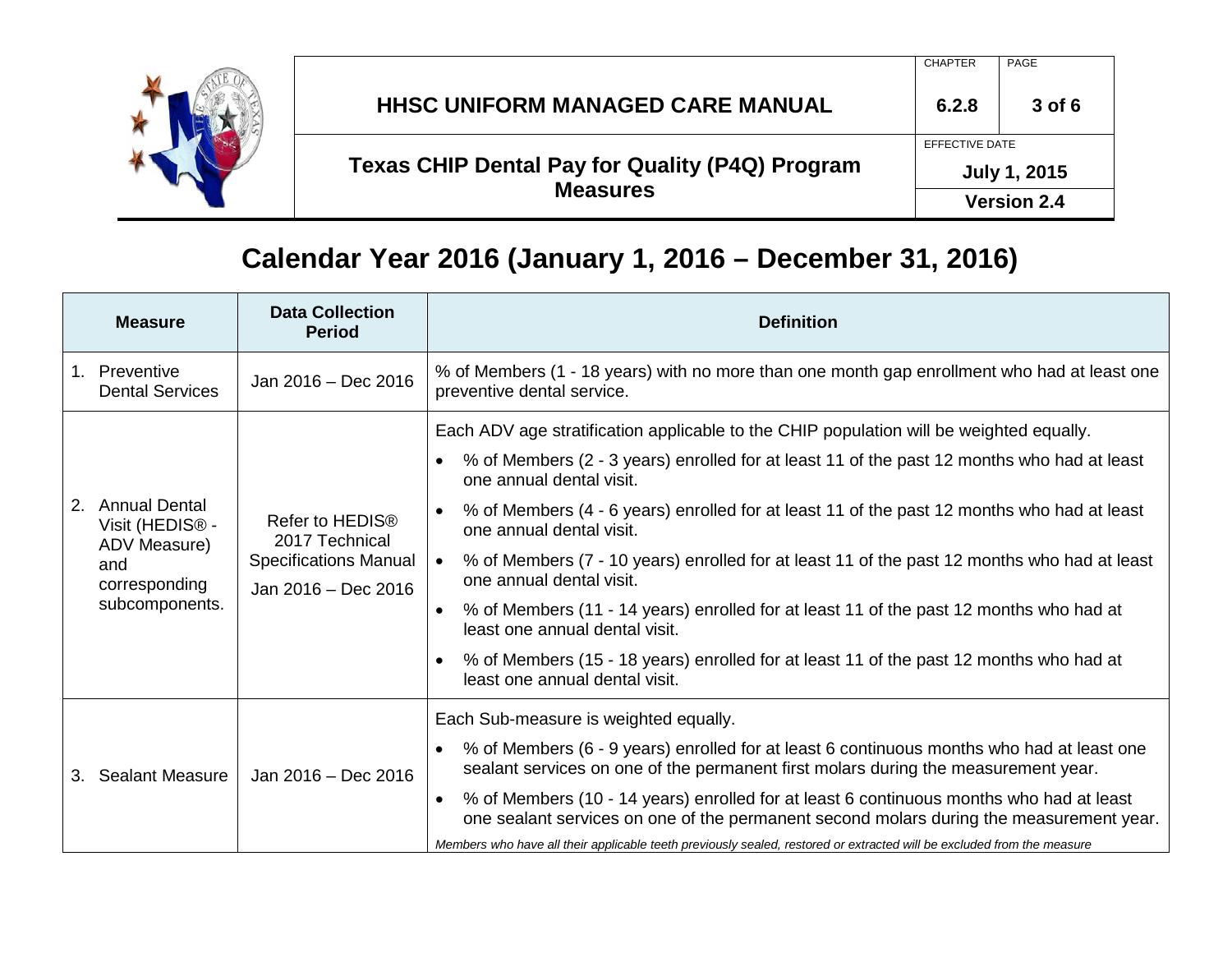

### CHAPTER PAGE **HHSC UNIFORM MANAGED CARE MANUAL**  $\begin{array}{|c|c|c|c|c|c|} \hline \end{array}$  **<b>6.2.8**  $\begin{array}{|c|c|c|c|c|} \hline \end{array}$  4 of 6 **Texas CHIP Dental Pay for Quality (P4Q) Program Measures**  EFFECTIVE DATE **July 1, 2015 Version 2.4**

### **Calendar Year 2015 (January 1, 2015 – December 31, 2015)**

|    | <b>Measure</b>                                                                                                | <b>Data Collection</b><br><b>Period</b>                                                              | <b>Definition</b>                                                                                                                                                                               |
|----|---------------------------------------------------------------------------------------------------------------|------------------------------------------------------------------------------------------------------|-------------------------------------------------------------------------------------------------------------------------------------------------------------------------------------------------|
|    | 1. Preventive<br><b>Dental Services</b>                                                                       | Jan 2015 - Dec 2015                                                                                  | % of Members (1 - 18 years) with no more than one month gap enrollment who had at least one<br>preventive dental service.                                                                       |
|    | <b>Annual Dental</b><br>Visit (HEDIS <sup>®</sup> -<br>ADV Measure)<br>and<br>corresponding<br>subcomponents. | Refer to HEDIS <sup>®</sup><br>2016 Technical<br><b>Specifications Manual</b><br>Jan 2015 - Dec 2015 | Each ADV age stratification applicable to the CHIP population will be weighted equally.                                                                                                         |
|    |                                                                                                               |                                                                                                      | % of Members (2 - 3 years) enrolled for at least 11 of the past 12 months who had at least<br>$\bullet$<br>one annual dental visit.                                                             |
| 2. |                                                                                                               |                                                                                                      | % of Members (4 - 6 years) enrolled for at least 11 of the past 12 months who had at least<br>$\bullet$<br>one annual dental visit.                                                             |
|    |                                                                                                               |                                                                                                      | % of Members (7 - 10 years) enrolled for at least 11 of the past 12 months who had at least<br>one annual dental visit.                                                                         |
|    |                                                                                                               |                                                                                                      | % of Members (11 - 14 years) enrolled for at least 11 of the past 12 months who had at<br>$\bullet$<br>least one annual dental visit.                                                           |
|    |                                                                                                               |                                                                                                      | % of Members (15 - 18 years) enrolled for at least 11 of the past 12 months who had at<br>$\bullet$<br>least one annual dental visit.                                                           |
|    | <b>Sealant Measure</b>                                                                                        | Jan 2015 - Dec 2015                                                                                  | Each Sub-measure is weighted equally.                                                                                                                                                           |
| 3. |                                                                                                               |                                                                                                      | % of Members (6 - 9 years) enrolled for at least 6 continuous months who had at least one<br>$\bullet$<br>sealant services on one of the permanent first molars during the measurement year.    |
|    |                                                                                                               |                                                                                                      | % of Members (10 - 14 years) enrolled for at least 6 continuous months who had at least<br>$\bullet$<br>one sealant services on one of the permanent second molars during the measurement year. |
|    |                                                                                                               |                                                                                                      | Members who have all their applicable teeth previously sealed, restored or extracted will be excluded from the measure                                                                          |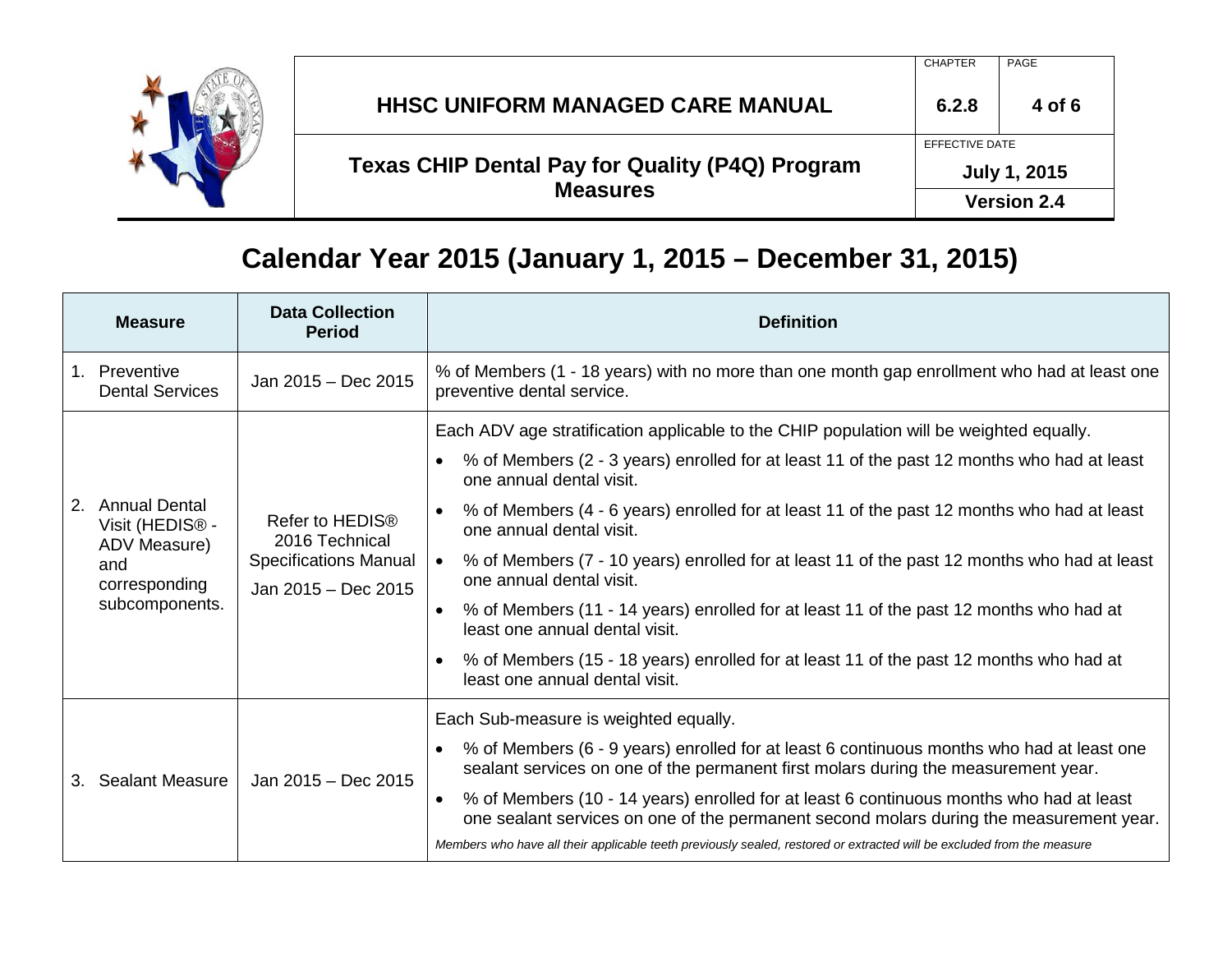

### CHAPTER PAGE **HHSC UNIFORM MANAGED CARE MANUAL 6.2.8 5 of 6 Texas CHIP Dental Pay for Quality (P4Q) Program Measures**  EFFECTIVE DATE **July 1, 2015 Version 2.4**

# **Calendar Year 2014 (January 1, 2014 – December 31, 2014)**

|    | <b>Measure</b>                                                                                             | <b>Data Collection Period</b>                                                 | <b>Measure Details</b>                                                                                                                                                                                                                                                                                                                                                                                                                                                                                                                                            |
|----|------------------------------------------------------------------------------------------------------------|-------------------------------------------------------------------------------|-------------------------------------------------------------------------------------------------------------------------------------------------------------------------------------------------------------------------------------------------------------------------------------------------------------------------------------------------------------------------------------------------------------------------------------------------------------------------------------------------------------------------------------------------------------------|
|    | <b>Annual Dental Visit</b><br>(HEDIS <sup>®</sup> - ADV<br>Measure) and<br>corresponding<br>subcomponents. | Refer to HEDIS <sup>®</sup> 2015<br><b>Technical Specifications</b><br>Manual | This is a National Committee for Quality Assurance (NCQA) HEDIS <sup>®</sup> measure<br>and the HEDIS® specifications are followed. Refer to the HEDIS® 2015<br>Technical Specifications Manual. Administrative methodology will be followed.<br>Each ADV age stratification applicable to the CHIP population will be weighted<br>equally.                                                                                                                                                                                                                       |
| 2. | <b>Preventive Dental</b><br><b>Services</b>                                                                | Jan 2014 - Dec 2014                                                           | Percent of members $(1 - 18$ years old) enrolled for at least 11 of the past 12<br>months who had at least one preventive dental service during the measurement<br>year.                                                                                                                                                                                                                                                                                                                                                                                          |
| 3. | <b>Sealant Measure</b>                                                                                     | Jan 2014 - Dec 2014                                                           | Each sub-measure is weighted equally.<br>• % of members $(6 - 9$ years) enrolled for at least 6 continuous months who<br>had at least one sealant services on one of the permanent first molars<br>during the measurement year.<br>% of members (10 -14 years) enrolled for at least 6 continuous months<br>$\bullet$<br>who had at least one sealant services on one of the permanent second<br>molars during the measurement year.<br>Members who have all their applicable teeth previously sealed, restored or extracted will be excluded from the<br>measure |